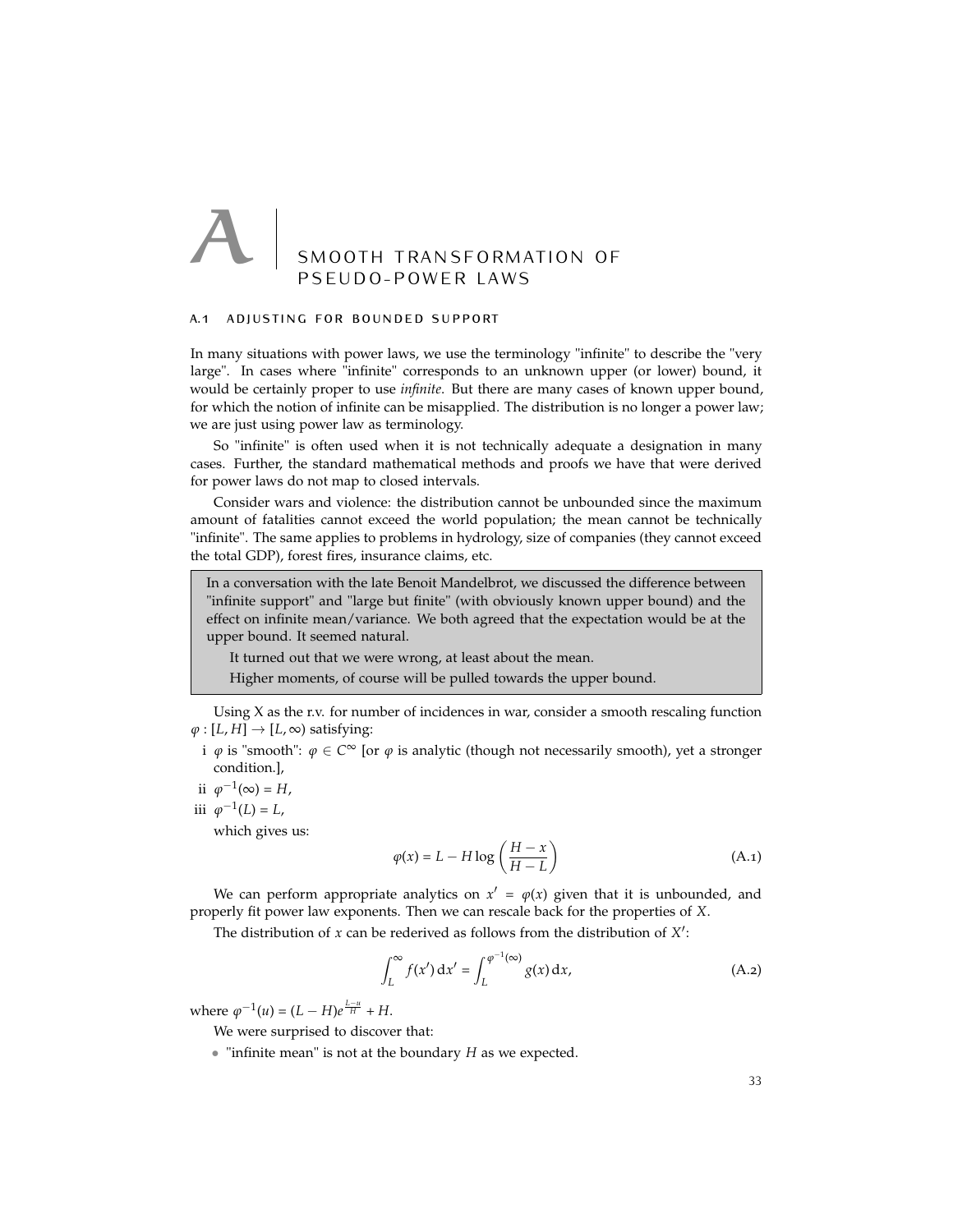- one can actually get the kurtosis to see how unreliable the standard deviation. But mean deviation remains –sort of – reliable.
- Let us see how the moments behave when they are "infinite" with the simplest example.



#### a.2 simplest case of straight pareto

(Note that we are using the lowercase *f* both for the PDF and the distribution.) Where  $x' = \varphi(x)$ . From

$$
f(x') = \alpha L^{\alpha} x^{-\alpha - 1}, \ x' \in [L, \infty)
$$
 (A.3)

we get the transformed

$$
g(x) = \frac{\alpha HL^{\alpha} \left( H \log \left( \frac{H-L}{H-x} \right) + L \right)^{-\alpha - 1}}{H - x}, \ x \in [L, H] \tag{A.4}
$$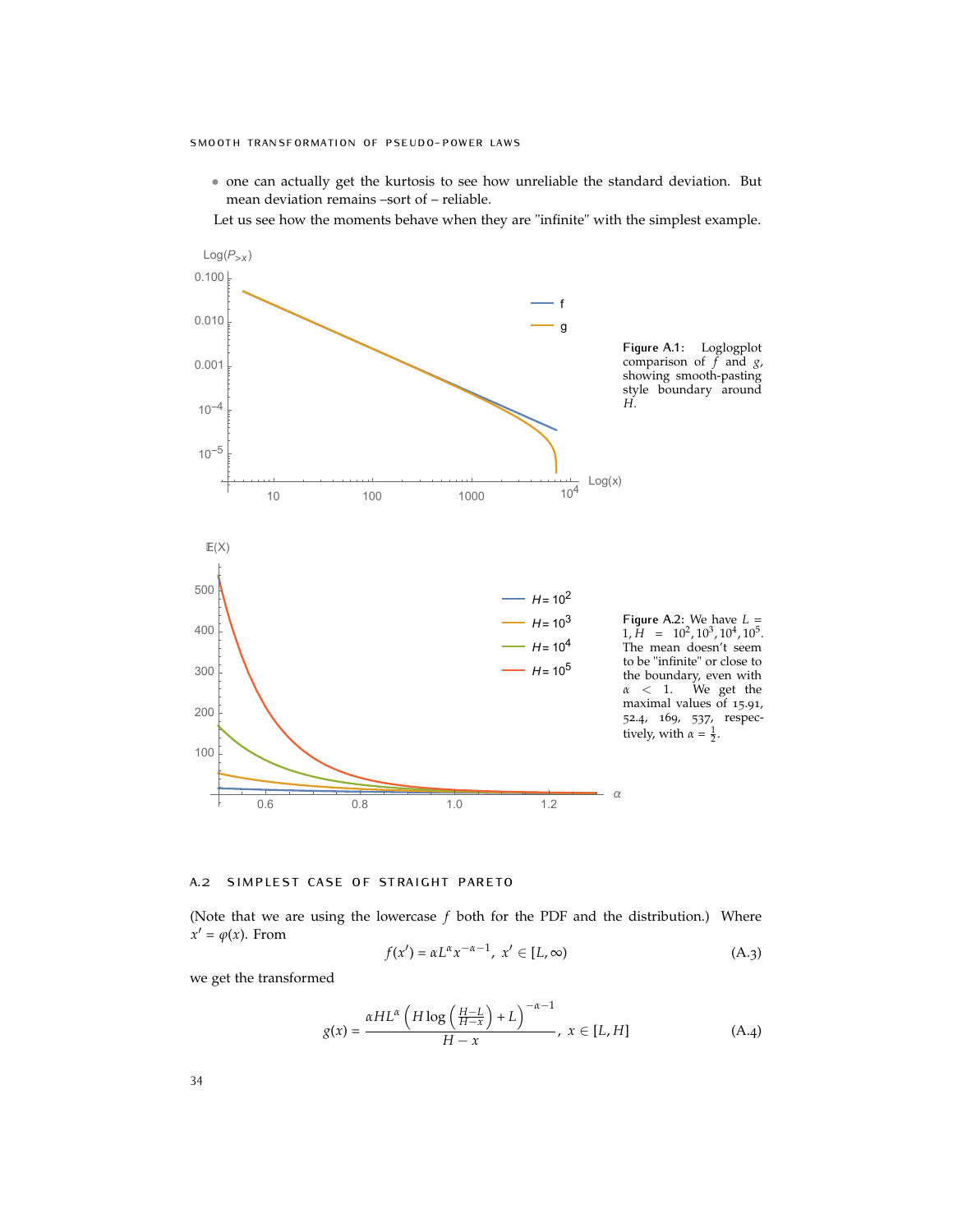

with first moment

$$
\mathbb{E}(X) = H - \alpha e^{L/H} (H - L) E_{\alpha+1} \left(\frac{L}{H}\right)
$$
 (A.5)

where E\_.(.) is the exponential integral  $E_n(z) = \int_1^\infty \frac{e^{-zt}}{t^n} dt$  also  $E_n(z) = x^{n-1}\Gamma(1-n,z)$ . Second moment

$$
\mathbb{E}(X^2) = \alpha e^{L/H}(H - L) \left( e^{L/H}(H - L)E_{\alpha+1} \left( \frac{2L}{H} \right) - 2HE_{\alpha+1} \left( \frac{L}{H} \right) \right) + H^2 \tag{A.6}
$$

Fourth moment

$$
\mathbb{E}(X^4) = \alpha e^{L/H}(H - L) \left( e^{L/H}(H - L) \left( 6H^2 E_{\alpha+1} \left( \frac{2L}{H} \right) + e^{L/H}(H - L) \right) \left( A \cdot 7 \right) \right)
$$
\n
$$
\left( e^{L/H}(H - L) E_{\alpha+1} \left( \frac{4L}{H} \right) - 4H E_{\alpha+1} \left( \frac{3L}{H} \right) \right) \right) - 4H^3 E_{\alpha+1} \left( \frac{L}{H} \right) + H^4
$$
\n
$$
\mathbb{P}(X < \mathbb{E}(X)) = 1 - L^{\alpha} \left( H \left( \alpha \log \left( \frac{H}{L} \right) - \log \left( \alpha \Gamma \left( -\alpha, \frac{L}{H} \right) \right) \right) \right)^{-\alpha} \tag{A.8}
$$

## <sup>a</sup>.<sup>3</sup> more general case of generalized beta <sup>2</sup>*nd* kind

Note that *L* needs to match the left support of the distribution so, in this case, *L* is necessarily 0. Should we need a lower bound at L, would have to rescale by changing the random variable to *x* + *L* or, better,  $(x + L) \frac{H - L}{H}$ .

$$
f(x') = \frac{\alpha \left(\frac{x'}{\beta}\right)^{\alpha p-1} \left(\left(\frac{x}{\beta}\right)^{\alpha} + 1\right)^{-p-q}}{\beta B(p,q)}, \ x' > 0
$$